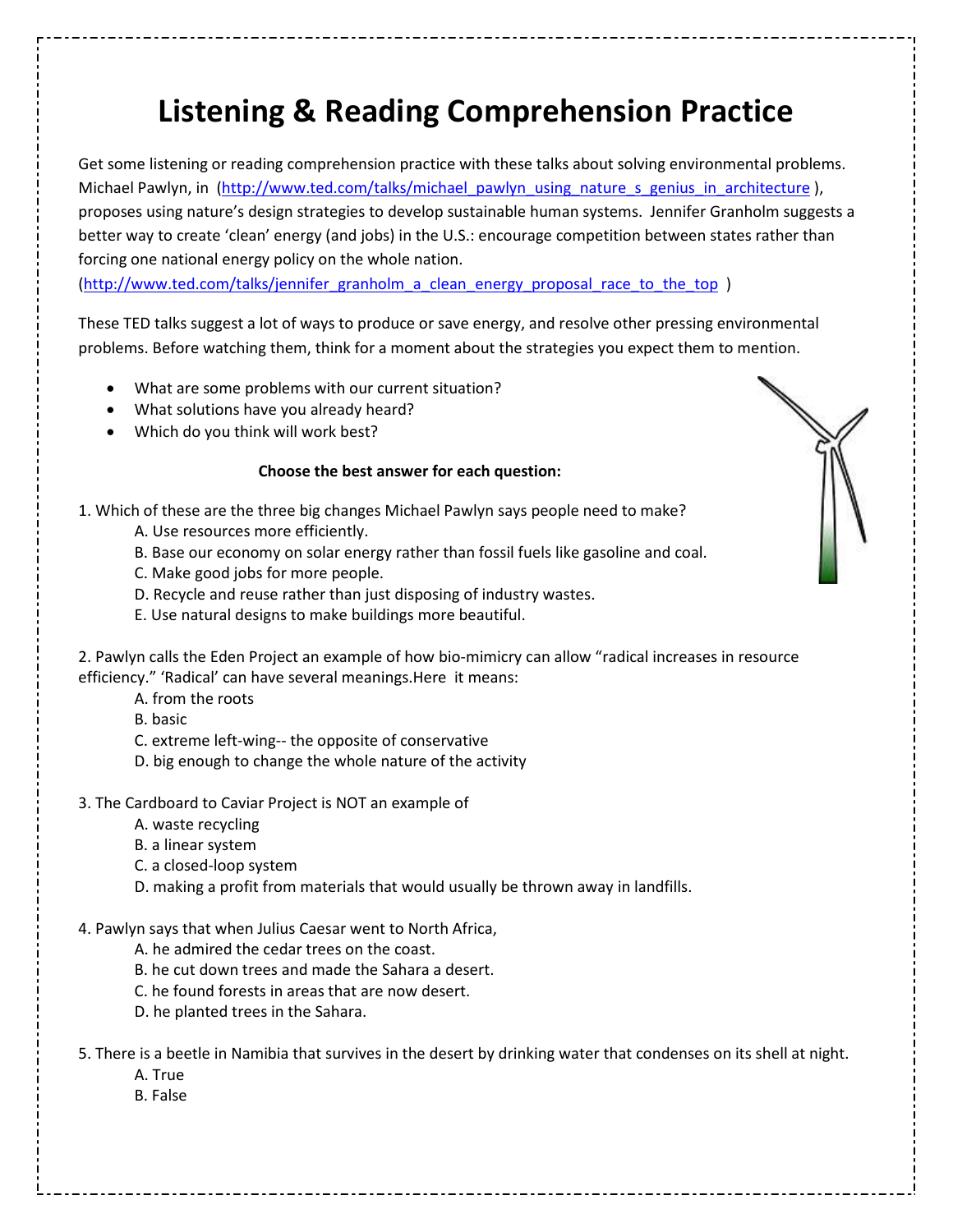6. Pawlyn discusses some ways to use the salts that would crystallize out of the seawater that they use in the Sahara Forests project. Which of these uses does he NOT suggest:

- A. sodium chloride for building blocks
- B. sodium chloride to add flavor to the maintenance crew's meals
- C. lithium for batteries
- D. phosphates for fertilizers

7. Jennifer Granholm calls herself a (political) scientist. She shared " empirical data from my lab." What is her lab?

A. The Electrolux Lab in Greenville

B. The Center for Science in Michigan

C. the political processes of democracy

D. the National Institute of Health

8. What do you think 'empirical' in the question above means? (Use the context if you don't already have an idea.)

A. job-related

B. current or recent

- C. practical, usable
- D. theoretical

9. Why did Electrolux refuse the governor's offer?

A. She didn't offer enough incentives.

B. They could pay much lower wages in Mexico than in Michigan.

- C. Union officials would not cooperate with them.
- D. They wanted to stop making refrigerators.

10. Why does Granholm say the "Race to the Top" for education might be a good model for creating more clean energy jobs? Mark all the answers she gives.

 A. It's a good example of federalism. (Each state choosing its own best way to meet the common goal, instead of all the decisions being made by the national government and imposed on all the states.)

B. The financial incentives will appeal to state legislators enough that they will try to work together.

C. Everyone loves a competition; state legislators will be motivated to beat other states.

D. Each state can choose the specialization that suits its own area and needs.

E. Both education and clean-energy jobs are popular issues that almost everyone supports.

F. Democrats disagree with Republicans on almost every issue.

### *[Ans: c & f are not hers]*

11. What does Granholm mean by "Republican and Democratic governors love to cut ribbons"?

A. There's a big political advantage in being the first to make the cuts.

B. They want to be seen as winners, like the first runner that breaks the ribbon at the finish line of a race.

 C. They love to be seen providing new jobs. (The ribbon-cutting refers to an American custom of having public officials participate in the opening of new factories, etc.)

12. What does Granholm mean by asking people at TED to "go around Congress"?

A. Go around Congress explaining to Congressmen what a great idea a Clean Energy Race would be.

B. Congress is just going around in circles anyway.

C. Bypass Congress by bringing state governors together to agree on a Clean Energy Race to the Top.

 D. Offer the states private incentive money for a Clean Energy Race to the Top, without waiting for Congress to act.